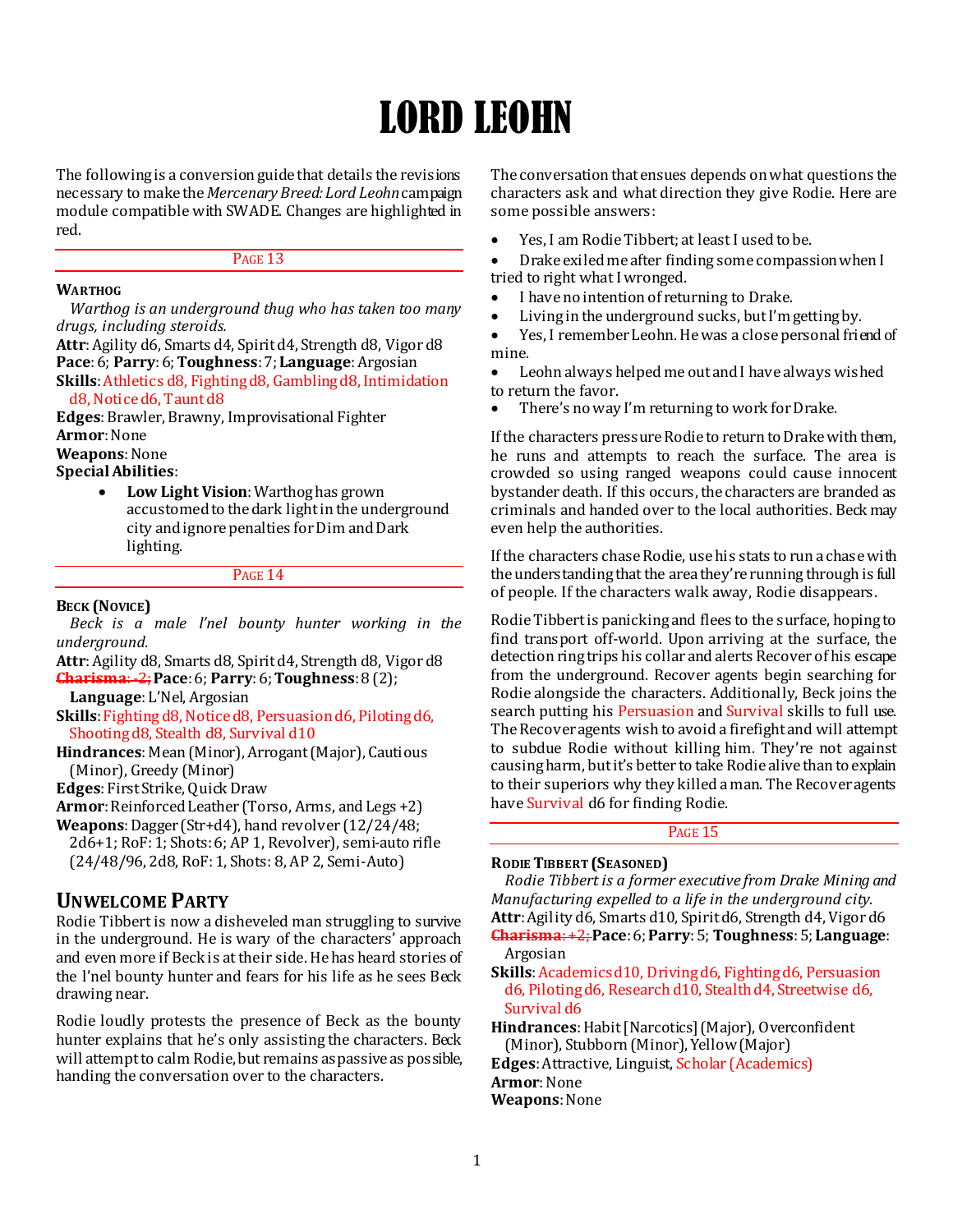#### PAGE 16

# **TROUBLESHOOTING**

Characters that don't pick up on the hints to speak with Beck instead find him looking for them. Word spreads throughout the underground that a group of outsiders is looking for someone and Beck decides to investigate. His intentions are monetary as he's hoping to land another job, but he remains friendly and helpful if the characters don't actually need his services.

If the investigation appears to be too quick, allow the characters to wander throughout the underground searching through dive taverns and immoral places looking for Rodie Tibbert. Persuasion and Survival rolls are allowed but force the players to roll at least one Raise before actually finding any signs of Rodie Tibbert.

PAGE 18

#### ##SIDEBAR##

**HACKING VS. INVESTIGATION**

Hacking was introduced in someone with advanced skills in computer and handheld computing device usage. When searching for data in this fashion, the Investigation skill can locate that data, but it requires hours of time. The Hacking skill, on the other hand, represents a character locating that same data in minutes instead of hours or traversing a secure network. To avoid detection by security, Hacking should be the skill of choice. If none of the characters have the Hacking skill, the extra amount of time needed draws the attention of security.

## ##END SIDEBAR##

PAGE 39

#### **THEODORE WORSHU**

*Theodore Worshu is a former military officer who became greedy as an executive.* **Attr**: Agility d8, Smarts d10, Spirit d8, Strength d8, Vigor d8

**Pace**: 6; **Parry**: 7; **Toughness**: 8 (2)

**Skills**: Athletics d8, Fighting d10, Notice d8, Persuasion d8, Shooting d10, Stealth d10, Taunt d8

**Edges**: Command, Command Presence, Fervor

**Armor**: Reinforced Leather (All +2)

**Weapons**: Combat knife (Str+d6), S&W (12/24/48, 2d6+1, RoF: 1, Shots: 6, AP 1, Revolver)

**Gear**: Black outfitting (black armor and masks granting a +2 bonus to Stealth rolls in Dim or Dark lighting)

PAGE 44

# **GEOGRAPHY**

ATP 0125 is dominated by a large landmass in the northern hemisphere with periodic islands nearby. The southern hemisphere contains very little land, but underwater volcanic activity is slowly forming islands dotting the large ocean. The

most prominent feature of the planet is the color of the water. As the characters draw near, they see a planet-spanning ocean colored green in the southern hemisphere, giving way to a pinkish-hue as it draws nearer any land. The shoreline along the large landmass is mostly pink with a hint of green.

As they enter the planet's atmosphere, the ship's scanner detects breathable air and an average gravity. The atmosphere is thick enough to hold in all necessary gases and a magnetic field repels the harmful rays from the local star. So far, the planet appears inhabitable. Additionally, no signs of defensive measures are attacking the ship, nor have any escorts appeared in the sky. Birds can be seen flying about, but none of them are so large as to be a concern.

Exploring a new planet entails standard Alliance requirements, of which the characters are made aware of before landing:

- Define the gases within the atmosphere. (This is usually done automatically by the ship's computer as they land.)
- Define the composition of major water sources.
- Establish a generalization of the geology.
- Document a sample of the local flora and fauna.
- Search for indigenous species.
- Scout for resources or areas good for agriculture.
- Provide any additional notes relating to possible exports.

The order in which the characters perform these activities is not important as long as they do them all. However, the ship they travel in analyzes the atmospheric gases as they enter the planet's atmosphere. While the characters can make discoveries in any order, the information is listed in the order of the preceding list. How the characters proceed will be mostly up to them and where they are located. For instance, if they land near the water, they will probably investigate the massive ocean first. However, if they decide to travel inland and explore the region, allow them to come back to the ocean. If they leave without covering all Alliance requirements, they will not receive payment and their efforts will be wasted (although the Alliance will use that information and finish the exploration themselves). Remind them of this before leaving the planet if they haven't finished the mission.

Once the characters land and take off their helmets, they realize the air is very warm and extremely humid. It's breathable, and the characters don't incur any penalties, but xeno species susceptible to the effects of heat may find it unbearable.

ATP 0125 is a timed mission. For simplicity's sake, the characters have 16 hours to complete this mission. Each **Tracking or** Survival roll uses thirty minutes of traveling exploring, and surveying. Group Rolls only count as one roll, but each character's **Tracking or** Survival roll counts as one 30-minute block. A Raise counts as two successes and only consumes a single 30-minute block (regardless of how many Raises were achieved). Thus, the characters can make a total of 32 rolls before having to return to the spaceship. This is due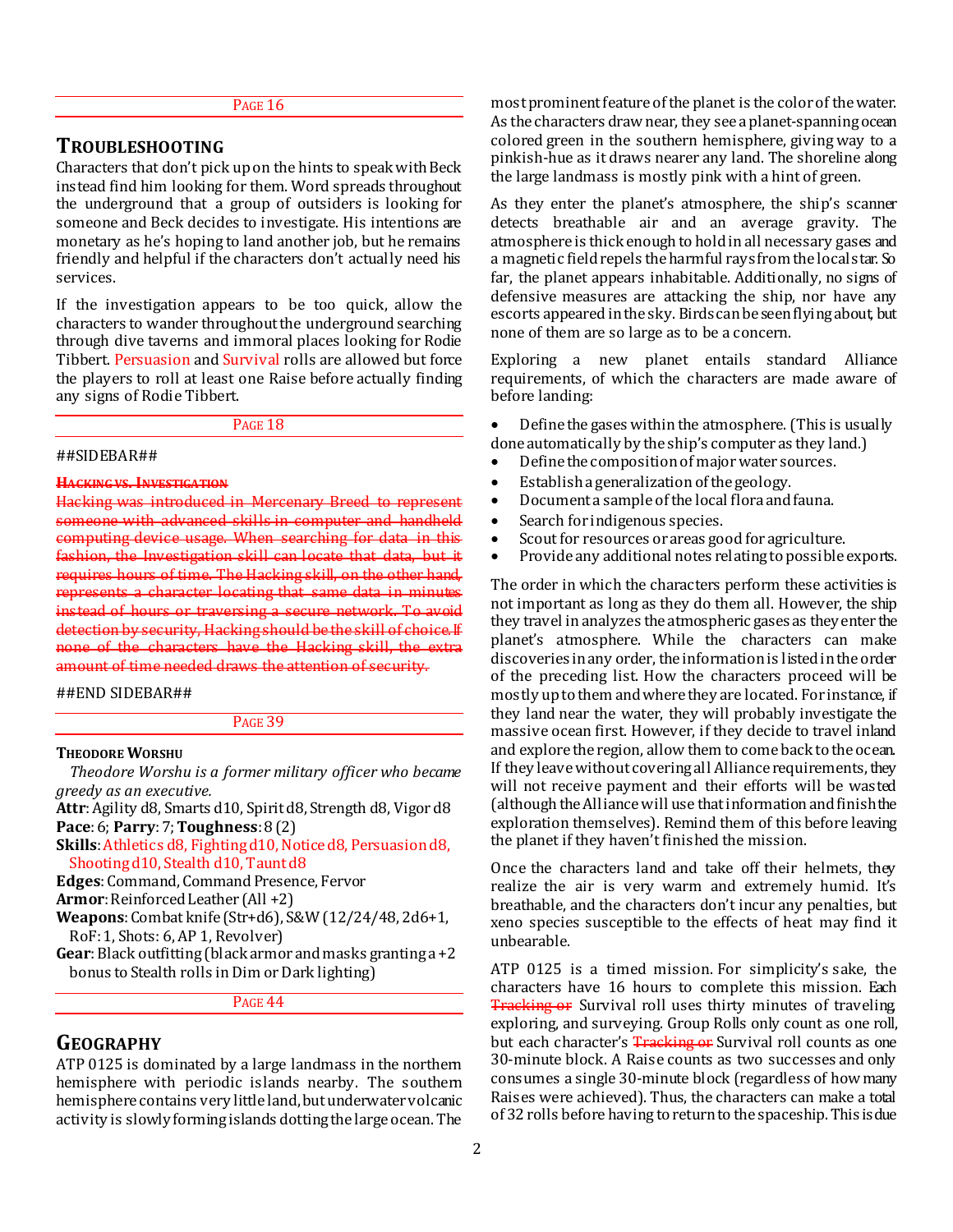to the fuel capacity of the ATVs and the amount of time allotted by Lord Leohn.

PAGE 45

# **WATER**

Unless the characters explicitly state they land the spaceship on the shoreline, the best places to land are near the coast. Reaching the large ocean requires one successful Tracking or Survival roll. (Remember, each roll consumes 30 minutes of the 16-hour total. The characters may make as many as necessary, but keep track of how much time is spent before achieving the required number of successes.)

The water appears harmless, although its bed is filled with a reddish moss. As the moss grows farther away from the coastline, its hue changes from red to green (from the sky, the hue is altered by the water). This is caused by the amount of sunlight the moss receives. Those in shallower water turn from green to red as they receive more sunlight piercing the water. Where the sunlight barely makes it to the seabed, the moss is completely green.

This moss is caused by the high volcanic activity throughout the ocean. Additionally, the volcanoes heat the ocean to a fairly high temperature, causing the air to be quite warm and humid. This keeps snow from developing anywhere on the planet as the ocean is so vast and a fairly uniform temperature. However, the water is also toxic.

Any character that tastes the water must immediately make a Vigor roll or gain one level of Fatigue due to the toxins in the water. If any character fully submerses themselves in the water (as in swimming), the Vigor roll is made at (-2) as the toxins surround the body. If any character fully drinks the water, the Vigor roll is made at (-4). If, for some reason, the character doesn't learn the first time and makes the mistake a second time, they gain two levels of Fatigue. This Fatigue remains for 1d6+3 days and is akin to having influenza.

Any characters familiar with detecting poisons, testing water, or discerning a planet's composition may make a Common Knowledge or Science roll to determine the water is toxic. Those without this familiarization may make a Science roll at (-2). A subsequent roll at (-2) allows the character to discern that the toxins could probably be filtered to make the water drinkable.

#### **GEOLOGY**

Either from their landing spot or the coast, the characters need to succeed on five Tracking or Survival rolls to survey the general geology of the planet.

#### PAGE 46

#### **FLORA AND FAUNA**

Along the coastline and further inland, the characters can survey the indigenous flora and fauna. This requires five successful Tracking or Survival rolls. If a character attempts to use Shooting to hunt an indigenous creature, they are

allowed to do so, but the time spent hunting increases the success requirement from five to six. (Basically, one 30 minute block is consumed hunting.)

ATP 0125's flora and fauna are fairly common for a landmass of this type. There are insects, insectivores, herbivores, and carnivores. There doesn't appear to be any piscivores, but that's only because they are so rare. The fish in the toxic ocean are toxic to most creatures and only a couple rare species of animals can tolerate those fish toxins. If the characters investigate the fish, they will quickly find thatthe scales of the fish cause exposed skin touching it to become irritated. No Vigor rolls are needed unless the character eats the fish. Then, and only then, a Vigor is required at (-2) or gain one level of Fatigue. This Fatigue lasts for 1d4+2 days and is akin to having the stomach flu.

If the characters do hunt one of the animals, most likely an observed herbivore, they find succulent meat that is quite hardy and healthy. This can be done after the required five **Tracking or** Survival rolls without affecting the time consumed. A standard Shooting roll allows the character to take down one of these animals.

Creatures can simply be observed to detect their natural habits and possibly spot their habitats; discerning whether plants are poisonous or not is a little more difficult. Characters with Science familiarization in herbalism or botany can make a roll to distinguish poisonous plants from those that aren't. Additionally, Notice rolls can be made to watch the herbivores to find what plants they prefer to eat. Either way, the characters find that poisonous plants are rare, although the occasional carnivorous plant can be found (and probably avoided).

#### **INDIGENOUS SPECIES**

Finding the indigenous species is the most difficult task the characters face. They are being watched and the local inhabitants are making all efforts to avoid them. They need to succeed on ten Tracking or Survival rolls to find a group of inhabitants or their village. However, once they do, the characters will be pleased to find a timid, but intelligent, species.

#### **RESOURCES AND AGRICULTURE**

During the course of their exploration, the characters are probably making mental, or even physical, notes about the planet's resources and possible agriculture. They need to succeed on five Tracking or Survival rolls to finish their investigation, test the soil, and assemble any notes they've taken.

PAGE 47

# **POSSIBLE EXPORTS**

The characters can't really discern what the possible exports are, but their spaceship is equipped with a computer system to do the analysis. This requires the characters to collect additional samples, make notations about additional observations, and follow-up on any possible input the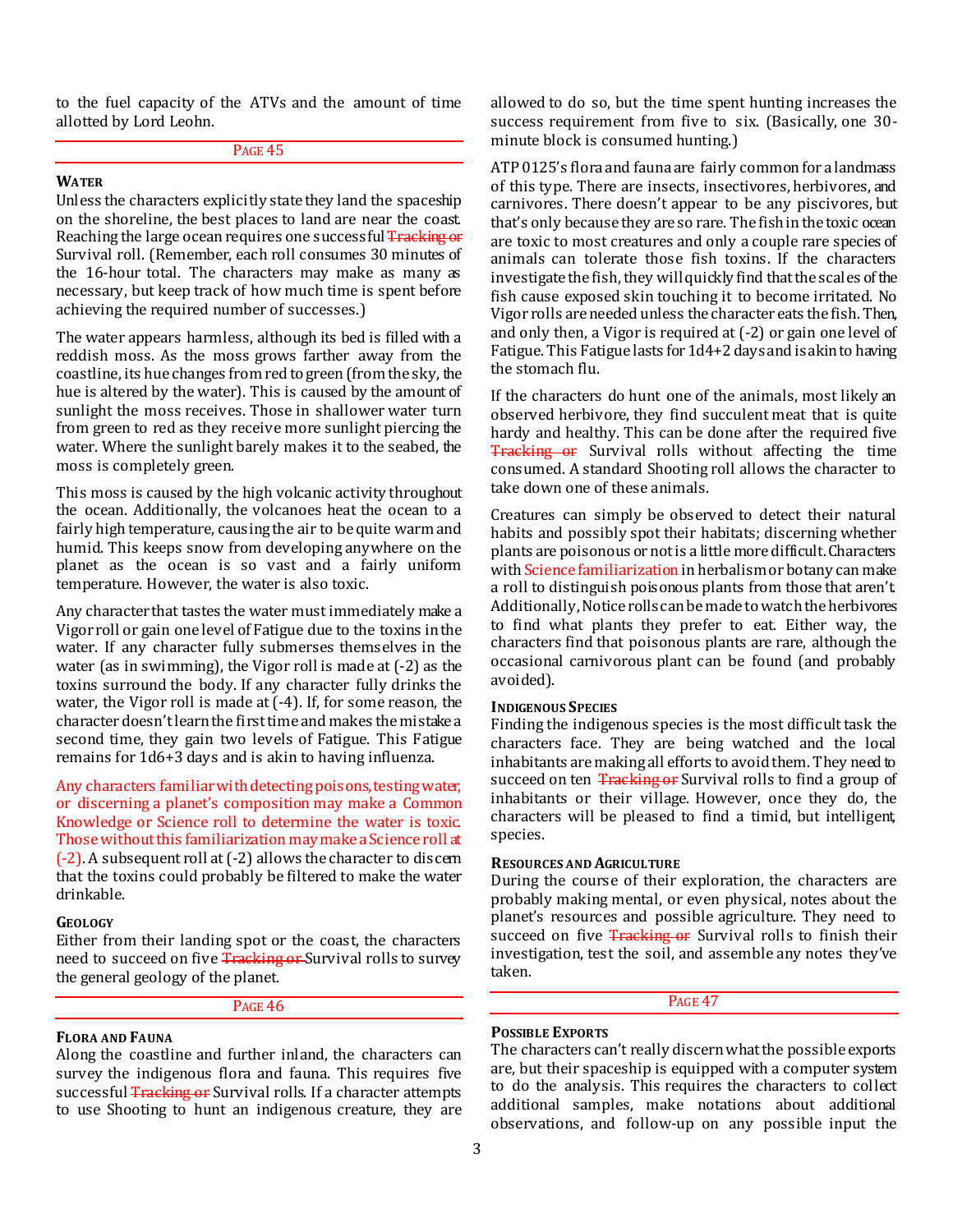computer system needs (such as a sample of the underwater moss). This requires four successful Tracking or Survival rolls to finish and should be done at the end of the full exploration and survey (as the characters are getting ready to wrap-up the mission). The computer system comes up with the following list of possible exports: fruit, moss (for possible medicinal purposes), water (after filtering), obsidian, iron (from flecks found in the soil), and lumber.

PAGE 48

# **FIRST LANDING**

Tholgar has a single spaceport on the surface of the water. A large elevator brings the mercenaries to the main atrium where visitors are required to register.

Life underwater is truly exotic, especially with the facilities the golgesh are able to build. The sunlight above turns into a faint glow piercing the clear water as the characters travel down the elevator. Under the water, Tholgar is filled with pleasant lighting and amenities for visitors' and residents' comfort. There are many pools fed from the ocean waters. As the water can get frigid, they are heated, creating a tropical ambiance like that of a coastal paradise.

The upper level of every facility is equipped with a large glass dome to view the underwater world. Creatures and plant-life of all types can be seen through these windows, including the enormous whulnor, an oddly gentle oceanic creature that exceeds the size of a single facility.

After a lengthy wait, the characters are escorted to a room to speak with Raf Kuldra, the Tholgar Ministry's head official.Raf attempts all types of pleasantries to avoid upsetting his new guests and offers each one a chair across from his desk. He has little desire for further idle chatter and immediately begins business discussions.

Raf is aware that the characters are there to secure permission to begin mining one of the planet's islands. However, he does not think it's a good idea and tries to convince the team that life under the water is the preferred locale. Raf has a Persuasion of d6 and the characters should attempt to persuade him to their cause. This is a Dramatic Task requiring 3 successes within 5 rounds (assuming none of the characters have a very high Persuasion skill). If one of the characters happens to have a high **Charisma and** Persuasion, increase the difficulty to 5 successes in as many rounds.

# PAGE 50

# **ISLAND FOUR**

The characters have to use their skills and intelligence to properly survey the island for undesirable land formations or possible threats. They must make Survival rolls to find suitable land. Notice rolls are allowed but with a (-2) penalty as the search requires more than just simply scanning the environment. Any character that grew up on a jungle,

mountainous, or volcanic landmass gains a +2 bonus to either roll.

Upon establishing a suitable location, the characters are asked to scan the rest of the island for possible hostilities. They make additional Survival or Notice rolls and find only small insects and a few suspicious plants (as their color mimics poisonous plants on other planets). Successful Survival rolls with a  $(-2)$  penalty allows the characters to locate faint footprints in the rocky ground. Following them produces nothing as they disappear after 100 feet, but they are definitely there.

PAGE 51

#### **SABOTAGE**

The sumenskers are wary of the island visitors and very cautious to avoid encounters during the day. During the night on day four, a small party of six sumenskers ventures to the settlement. They see a lava-resistant platform 30 feet above the ground.

Regardless if the characters are asleep or awake, they hear (or are startled awake by) loud shouting from one of the construction areas as three workers are complaining about their equipment not working. At least one character should investigate to find a power source running from the construction area to the ground where a large generator is being stored.

After climbing down the ladder and approaching the air compressor, a successful Repair or Notice roll shows the air line running from the compressor to the construction workers has been removed. The line has not been cut or maliciously destroyed; it has simply been pulled out of the air compressor.

The sumenskers' wandering group of six approached the air compressor, completely unaware of its purpose. Through curiosity, they pulled the air line on the generator and fled once the workers above starting yelling. However, instead of fleeing to their home, they decided to continue investigating the curious platform being built on their territory.

Considering it's dark and the precautions the sumenskers are taking, the characters are unable to follow any tracks but are able to easily repair the air line. On the other side of the platform, they hear more shouts about equipment failure and investigate.

A successful Repair or Notice roll shows another air line removed from another generator on the opposite side of the platform. Again, no tracks are found, and the sumenskers have fled the area. At this time, the characters should choose to either ignore the situation, as nothing was damaged, or investigate the island. If they choose to ignore the situation, suggestions should be made to move the generators to the platform as soon as space becomes available.

If the characters choose to investigate the island, Notice rolls are needed to hear the sumenskers shuffling away approximately 50 feet from the platform. Further Survival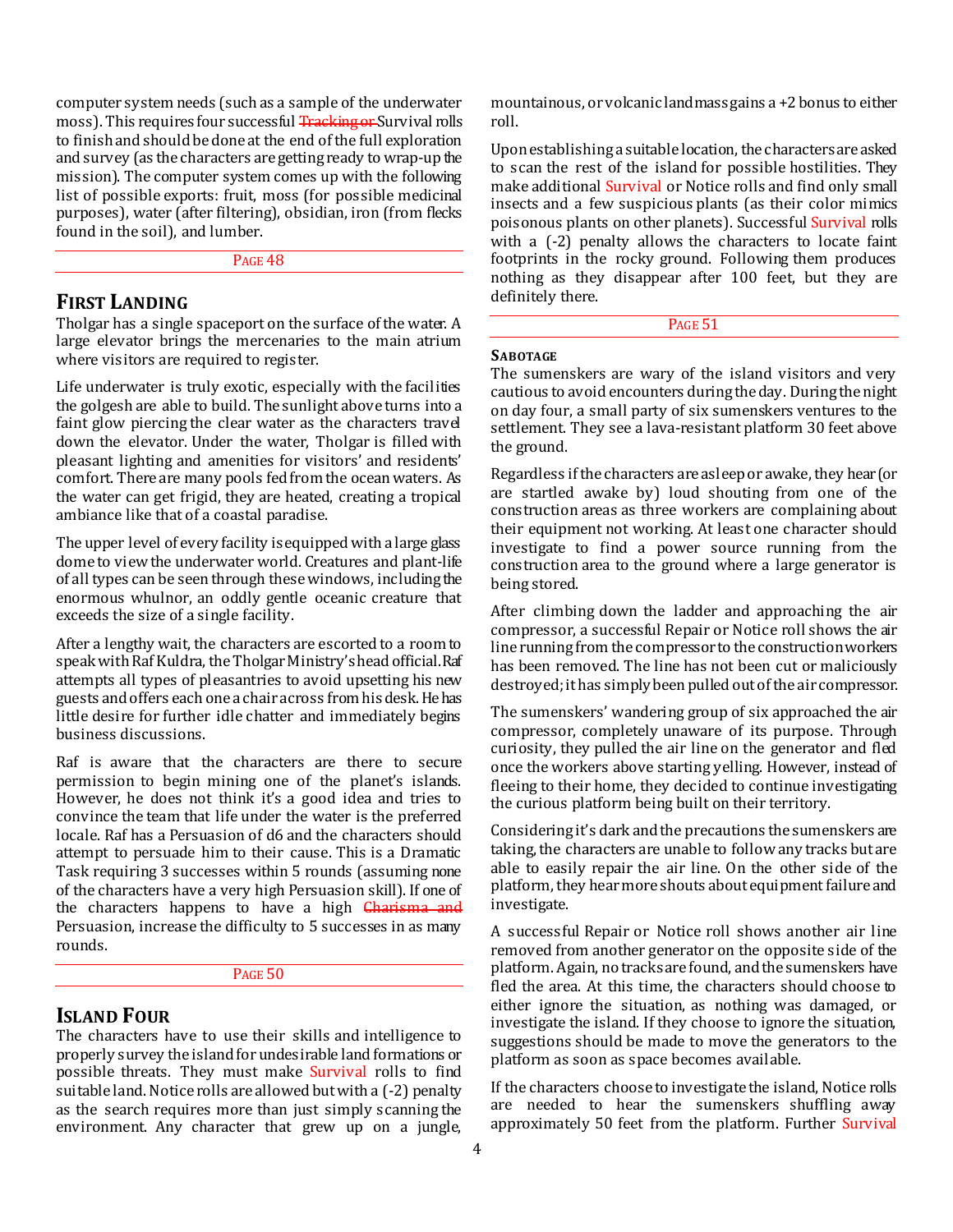rolls can be made to follow the sound and look for clues of the sumenskers (such as a dropped item or scratch mark from moved rocks).

#### PAGE 52

## **AN INOPPORTUNE MEETING**

Assuming the characters have shared their findings of the sumenskers with the heads of the settlement construction, all workers are advised to stay on the platform during the night and to remain cautious during the day. By day six, the workers shrug off the information and venture out after working so hard to get the platform finished.

Two workers walk across the island to get closer to the volcano and come upon two sumenskers. The workers and sumenskers all scream in terror, which can be heard with a Notice roll at a (-2) penalty for distance. Unfortunately, one of the sumenskers becomes so frightened that an involuntary reaction occurs, shooting heat (in the form of the burst spell) at one of the workers. The worker dies instantly while the other one flees after throwing rocks at the creatures.

The worker that lives returns to the settlement and forms a posse to hunt down the sumenskers. The characters are unaware of this unless a Research or Persuasion roll may prove otherwise. If the characters succeed with the roll, they are able to follow the workers as they track down a small group of sumenskers, out foraging for food, attack them, and return with a body in hand. If the characters are unsuccessful in their rolls, they are completely unaware of what's happening and don't see the workers until they return with a dead native.

#### PAGE 57

# **CLINT CAVALIERO**

*Clint is the newest member of the unit. He just passed boot camp and the* Guzzler *is his first assignment. Something of a science wiz, he is the unit's demolitions expert.*

*Clint is naïve, not having seen much of the galaxy outside of the classroom. He joined a mercenary force because he was enamored with tales of their daring when he was a boy. As a consequence, he finds his squad mates to be something of a letdown. They are just as normal as all the other people he's met, not the shinning heroes of fiction. Despite this realization, he does his best to live up to his imagined ideal of what a mercenary should be.*

**Attr**: Agility d6, Smarts d8, Spirit d6, Strength d6, Vigor d6 **Pace**: 6; **Parry**: 5; **Toughness**: 7 (2)

**Skills**: Driving d6, Fighting d6, Notice d6, Repair d8, Research d6, Shooting d6

**Armor**:Leather covering (Torso, Arms, Legs +2)

**Weapons**:Assault rifle (24/48/96; 2d8; RoF: 3; Shots: 30; AP 2, Auto, 3RB), hand pistol (12/24/48; 2d6+1; RoF: 1; Shots: 17; AP 1, Semi-Auto), molecular knife (Str+d4+2; AP 2)

# **CAPTAIN KAI ZOLLOTA**

*Kai Zollota began her career as a pilot and worked her way up to being the captain of her own ship. She feigns disgust at the ship's name, lamenting the superstitions around changing a ship's name, but secretly is amused by the fact that she works for a fuel company while captaining a ship called* Guzzler*. She runs a tight ship, but permits her crew certain liberties as long as it doesn't interfere with efficiency.*

*Kai is not a tall woman and she wears her hair short; her brown locks hang just below her ear. Her uniform is always in order, with her badge of command displayed prominently. Kai always speaks matter of factly, cutting straight to the matter at hand, and usually does so while pacing back and forth with her hands clasped behind her.*

**Attr**: Agility d8, Smarts d8, Spirit d8, Strength d6, Vigor d8 **Pace**: 6; **Parry**: 6; **Toughness**: 10 (4)

**Skills**: Fighting d8, Navigation d10, Notice d6, Piloting d10, Shooting d8

**Edges**:Ace, Command, Command Presence, Inspire, Leader of Men, Natural Leader

Armor: Body glove (Torso, Arms, Legs +4)

**Weapons**:Hand pistol (12/24/48; 2d6+1; RoF: 1; Shots: 17; AP 1, Semi-Auto), molecular knife (Str+d4+2; AP 2)

# PAGE 65

# **GUARD**

*Guards travel in pairs along with a guard dog.*

**Attr**: Agility d8, Smarts d6, Spirit d8, Strength d8, Vigor d8 **Pace**: 6; **Parry**: 6; **Toughness**: 8/10 (2/4)

**Skills**: Fighting d8, Notice d8, Shooting d8, Survival d6 **Edges**: Alertness

Armor: Kevlar vest (Torso +2/4, Negates 2 AP from bullets)

**Weapons**: Shockstick (2d6; Requires 1 action to reload), hand pistol (12/24/48; 2d6+1; RoF 1; Shots 17; AP 1, Semi-Auto)

#### **EGRESS LABS MERCENARY 1**

*Egress Labs hires its own mercenaries to guard their assets in Machenko.*

**Attr**: Agility d8, Smarts d8, Spirit d8, Strength d10, Vigor d8 **Pace**: 6; **Parry**: 7; **Toughness**: 10 (4)

**Skills**: Fighting d10, Notice d8, Shooting d8, Survival d8

**Edges**: Ambidextrous, Two-Fisted

**Armor**: Body glove (All +4)

**Weapons**: Hand-forged sword (Str+d8, AP 2), hand pistol (12/24/48; 2d6+1; RoF 1; Shots 17; AP 1, Semi-Auto)

#### **ENGINE CORP GUARD**

*These guards are determined to capture the PCs and force them to work.*

**Attr**: Agility d8, Smarts d6, Spirit d6, Strength d6, Vigor d6 **Pace**: 6; **Parry**: 5; **Toughness**: 6 (1)

**Skills**: Driving d6, Fighting d6, Notice d6, Riding d8, Shooting d8

**Edges**: Steady Hands

**Armor**:Leather jacket (Torso, Arms, Legs +1)